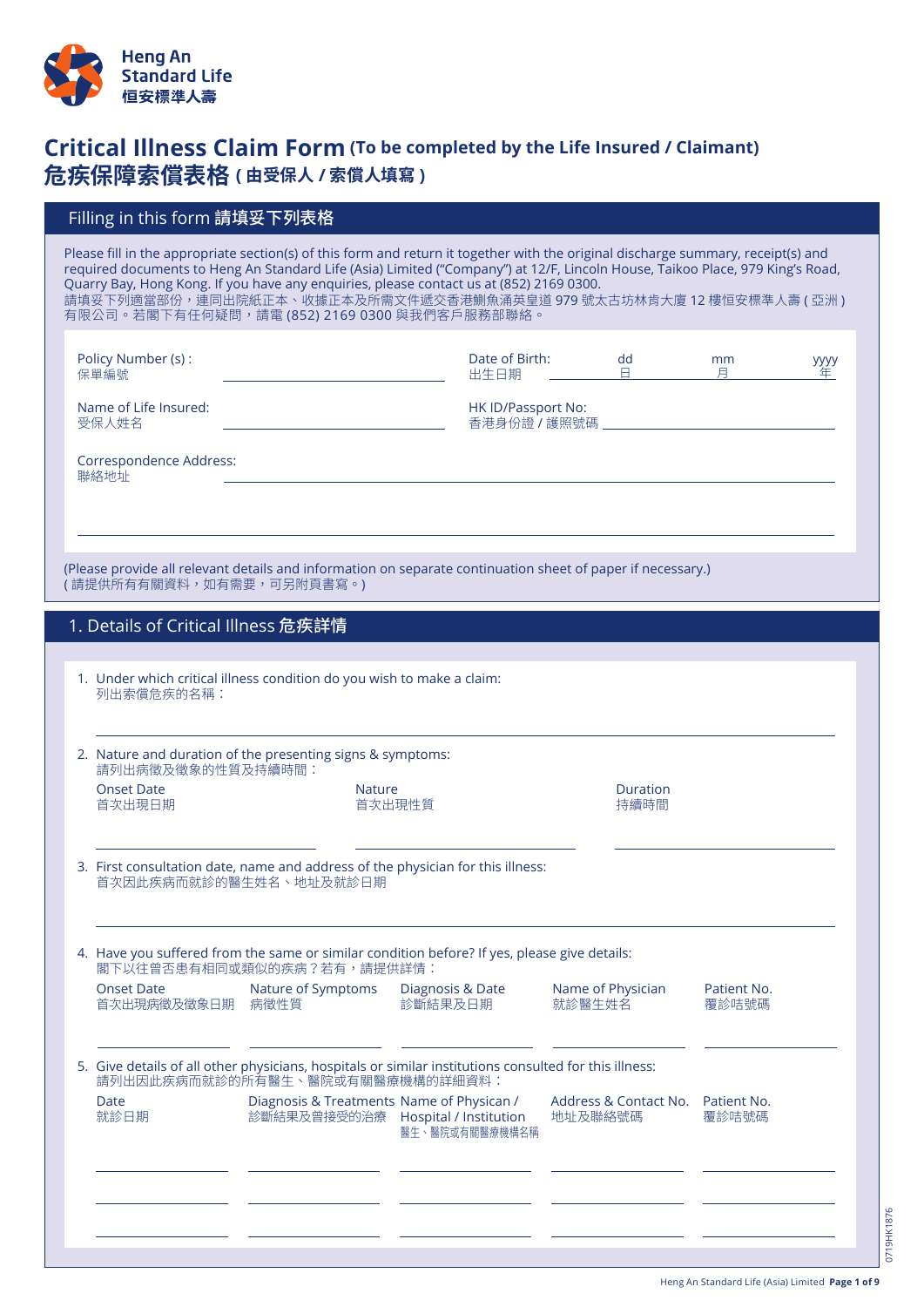| 1. Details of Critical Illness 危疾詳情                                                                                                                                        |                            |                                                  |                                                                                                                                                                                 |
|----------------------------------------------------------------------------------------------------------------------------------------------------------------------------|----------------------------|--------------------------------------------------|---------------------------------------------------------------------------------------------------------------------------------------------------------------------------------|
| 6. Present condition of the illness:<br>請詳述此疾病的現狀:                                                                                                                         |                            |                                                  |                                                                                                                                                                                 |
| 7. Have you suffered from other illnesses prior to this critical illness? If yes, please give full details:<br>請閣下在患有此危疾前曾否患有其他疾病?若有,請提供詳細資料:<br>Date of Diagnosis<br>診斷日期 | <b>Diagnosis</b><br>診斷結果   |                                                  | Name of Physician / Hospital<br>醫院或有關醫療機構名稱                                                                                                                                     |
| 8. Give details of all periods of hospitalization for any other illnesses:                                                                                                 |                            |                                                  |                                                                                                                                                                                 |
| 請列出所有因其他疾病而住院的詳細資料:<br>Date of Admission & Discharge Name of Hospital /<br>入院及出院日期                                                                                         | Institution<br>醫院或有關醫療機構名稱 | <b>Diagnosis &amp; Treatments</b><br>診斷結果及曾接受的治療 | Indications for follow-up<br>after discharge<br>出院後需要跟進診治的原因                                                                                                                    |
| 9. Give details of your usual physician:<br>請列出經常就診的醫生資料:<br><b>First Consultation Date</b><br>首次就診日期                                                                      | Name of Physician<br>醫生姓名  | Address & Contact no.<br>地址及聯絡號碼                 | Patient No.<br>覆診咭號碼                                                                                                                                                            |
| 閣下的親屬曾否患有相同或其他類似或相關的疾病?若有,請提供詳細資料:<br>Relationship with Life Insured Diagnosis<br>與受保人之關係                                                                                  | 診斷結果                       | Date of Diagnosis<br>診斷結果日期                      | 10. Are you aware of any family members who have suffered from this or any similar or related illnesses? If yes, please give details:<br>Age at time of diagnosis<br>得悉此診斷結果的年齡 |
| 11. Do you smoke, or have you ever been a smoker?<br>閣下是否有吸煙習慣或過往曾否吸煙?<br>Type (e.g. cigarette, cigar or other type)<br>類別 (如:香煙、雪茄或其他類別)                                  | Quantity<br>數量             |                                                  | <b>Duration of Smoking</b><br>持續吸煙的時間                                                                                                                                           |
| 12. Are you eligible for similar benefits with any other insurance companies?<br>閣下會否從其他保險公司獲得類似賠償?<br>Name of Company                                                     | <b>Type of Policy</b>      | Sum Insured                                      | <b>Policy Start Date</b>                                                                                                                                                        |
| 保險公司名稱<br>2. Employment Details 受僱資料                                                                                                                                       | 保單類別                       | 保額                                               | 保單生效日期                                                                                                                                                                          |

- 1. Job title and job nature prior to the illness: 閣下患病前的職位及工作性質:
- 2. Name and address of your last employer (Complete this section if you are currently unemployed or if your curent employment period is less than 6 months): 閣下前僱主的姓名及地址 ( 若閣下現時失業或在現職工作少於六個月均需填寫此欄 ):
- 3. Name and address of your current employer: nume and document on your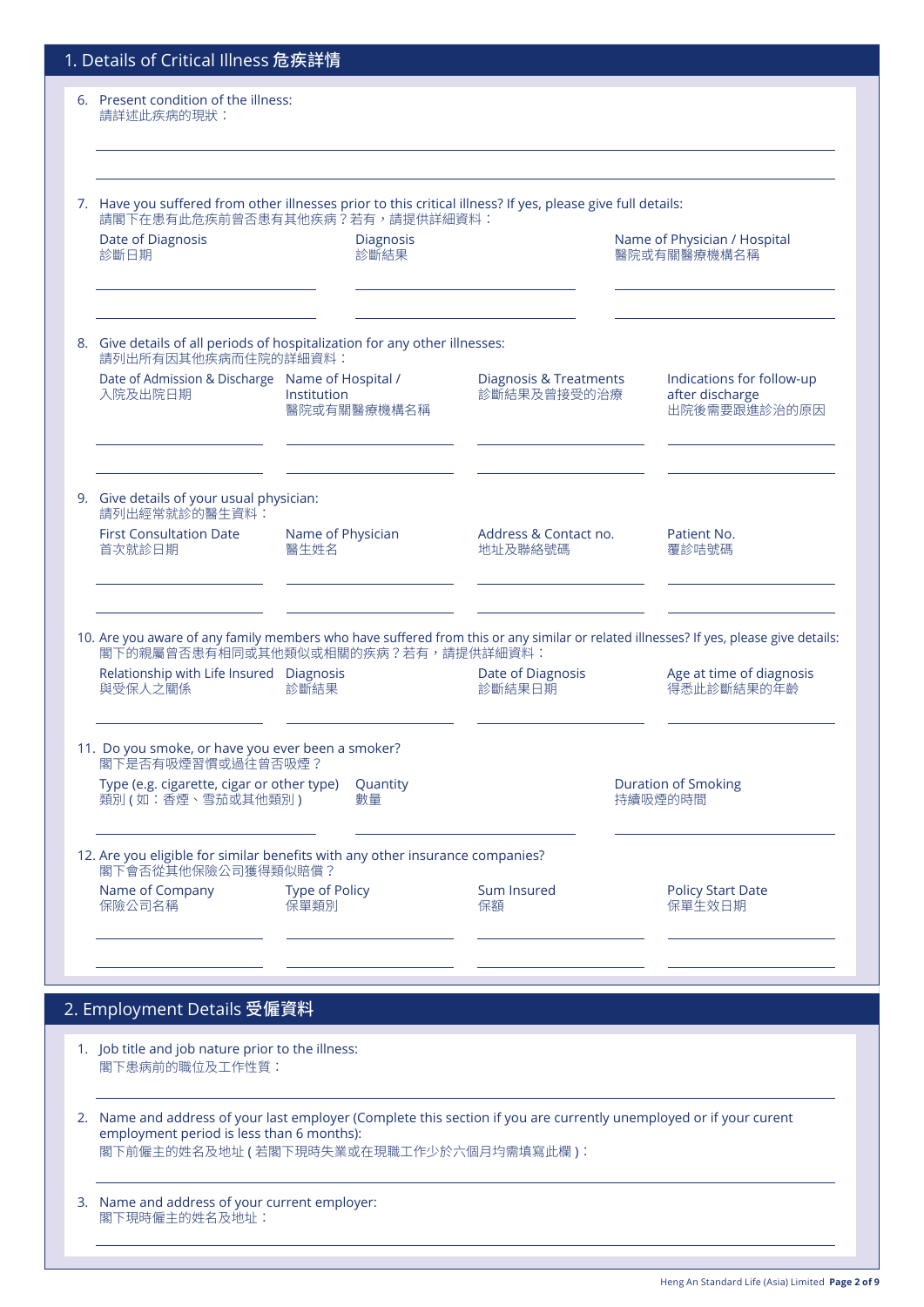### 3. Payment Details 賠償資料

Payment Currency\* c HK Dollars c US Dollars 賠償貨幣\*

| <b>US Dollars</b> |
|-------------------|
| 圭元.               |

\*If payment currency selected is different from the policy currency, the exchange rate will be declared by Heng An Standard Life (Asia) Limited \*如賠償貨幣與保單貨幣不同,兌換率以恒安標準人壽 ( 亞洲 ) 有限公司公佈為準。

### 4. Declaration & Authorisation 聲明及授權

I hereby declare and agree on behalf of myself and other persons referred to in this claim form ("Relevant Persons") that all statements and answers to all questions whether or not written by my own hand(s) are to the best of my knowledge and belief complete and true. I further declare that any personal information of third parties provided by me to the Company (whether provided under this application or otherwise provided) in relation to this application has been obtained by me in compliance with the PDPO and the relevant third party has agreed to the disclosure of his/her personal information to the Company in relation to this application for the purposes as set out in this personal information collection statement. I agree to indemnify and hold harmless, on demand, the Company against all losses, liabilities and costs which the Company may incur arising out of, or in connection with, any breach of the declaration set forth in this paragraph.

本人謹代表本人及其他在此索償申請表格內所提及之人士 ("相關人士") 聲明及同意上述一切陳述及問題的所有答案,不論是否本人親手 所寫,為本人所知所信的全部事實。本人聲明,由本人就此申請提供予貴公司的任何第三方個人資料 ( 無論載於此申請書或從其他途徑所 提供 ) 乃由本人在遵守個人資料 ( 私隱 ) 條例的情況下獲得,且有關第三方已同意為此等個人資料收集聲明所載之目的就此申請向貴公司 提供其個人資料。本人同意應貴公司要求,就貴公司因發生任何違反本條款所載的聲明,而可能招致或與之相關的任何損失、責任及費用, 對貴公司作出賠償,並使貴公司免受損害。

I, do hereby authorise any employer, licensed physician, medical practitioner, hospital, clinic, other medically related facility, insurance company, bank, government institution, any association, federation or similar organisation of insurance companies, other organisation, institution or person, that has any records or knowledge of me and who has attended or may hereafter attend to myself to disclose such information to the Company; the Company or any of its appointed medical examiners or laboratories to perform the necessary medical assessments and tests to evaluate the health status of myself in relation to this claim. This authorisation shall survive me and my estate. A photocopy of this authorisation shall be as valid as the original.

本人謹此授權任何僱主、註冊醫生、醫療從業員、醫院、診所、其他有關醫療機構、保險公司、銀行、政府機構、其他協會、聯會或類似 保險公司之組織、其他組織、機構或人士,凡知道或持有任何有關本人之紀錄者,及曾診驗或可能將會診驗本人,均可將該等資料提供給 貴公司。貴公司或任何其他指定之醫生或化驗所,可就此索償申請替本人進行所需之醫療評估及測試,作為審核本人之健康狀況。此授權 在本人去世後繼續生效。本授權書的影印副本跟正本同樣有效。

I declare and agree that I have the full authority from and consent of the Relevant Persons to make the above declaration, agreements and authorisations.

本人聲明及同意已獲相關人士授權作出上述聲明,同意及授權。

Are you a resident for tax purposes of any countries or jurisdiction(s) other than Hong Kong, and in respect of such countries or jurisdiction(s) you have not previously provided Heng An Standard Life (Asia) Limited with information about your Tax Identification Number(s)? 請問閣下是否為除香港以外任何國家或司法管轄區的稅務居民,並且未曾向恒安標準人壽 (亞洲) 有限公司提供有關該國家或司法管 轄區的稅務編號?





If the answer is yes, you must provide Heng An Standard Life (Asia) Limited a separate "Self-Certification Form." 如答是,請閣下向恒安標準人壽 (亞洲) 有限公司單獨提交一份「自我證明表格」。

Name of Life Insured/Claimant and the Signature of Life Insured/Claimant<br>受保人 / 索償人姓名 受保人 / 索償人簽署

HK ID / Passport No. 2008 Control of the Signature (dd/mm/yy) 香港身份證/護照號碼 ねんしゃ しんしゃ しんしゃ しんしゃ しんこう 簽署日期 ( 日 / 月 / 年 )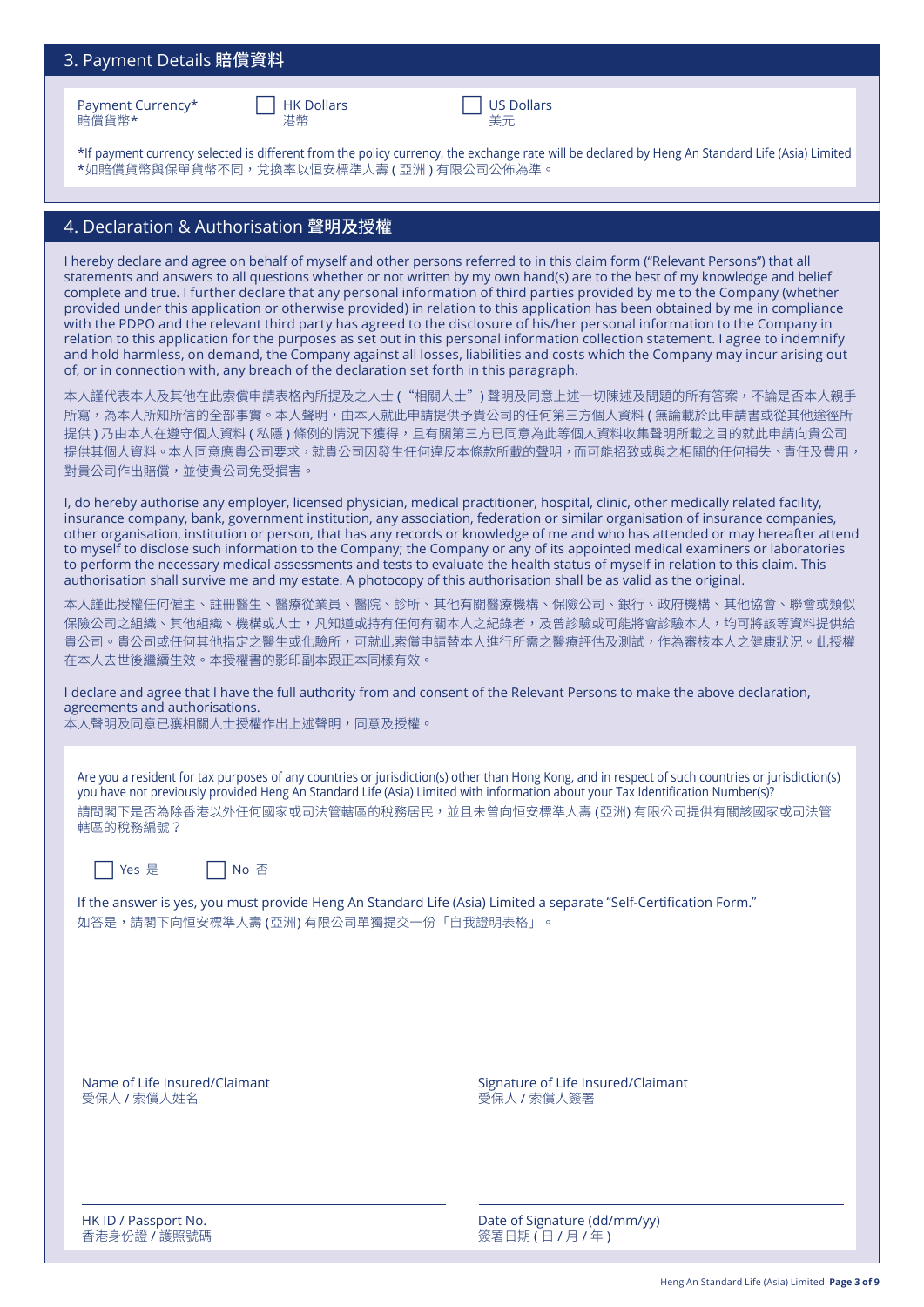## **Explanatory Notes 註釋**

### **Documents to be submitted 所需呈交之文件**

- 1. Critical Illness Claim Form to be duly completed, signed and dated by the Life Insured; 危疾保障索償表格需由受保人填寫及簽署;
- 2. with regard to all types of Critical Illness, an Attending Physician Statement must be completed by the Medical Practitioner who treated the Life Insured for the claimed condition; 所有危疾索償之醫療報告均需由主診醫生填寫;
- 3. Original identification of the Policy Owner and Life Insured (e.g. HKID Card or Passport); 保單持有人及受保人的身份證明文件正本 ( 如香港身份證或護照 );
- 4. Copy(ies) of any specialist/hospital report(s), pathology report(s), discharge summary(ies) together with any tests, readings or similar evidence to support the validity of the Life Insured's claim; 所有專科或醫院報告、物埋治療報告、出院紀錄、任何測試報告或相關的證明,以協助審批受保人的索償申請;
- 5. Additional documents might be requested by the Company. 如有需要,本公司或許要求提供其他文件。

### **Remarks 注意事項**

- 1. The claim amount under this rider shall be payable to the name of Policy Owner. 此附加保障的賠償金額將發放予保單持有人。
- 2. No benefit shall be payable in the event that Critical Illness occurs or manifests itself within 60 days of the Risk Acceptance Date or any date of endorsement (or date of endorsement, if applicable), whichever is later. 所有危疾若於承擔風險日期或附貼批註日期 ( 以較遲者為準 ) 60 日內出現或發病均不獲賠償。
- 3. we will require medical reports or other information to confirm that Critical Illness has occurred. 本公司將要求醫療報告或其他資料,以確定受保人患有危疾。
- 4. we will not be responsible for any expenses incurred by the Life Insured or Policy Owner in obtaining the requirements, except the medical fees for any tests or information we independently asked a Medical Practitioner to provide. 除本公司個別要求醫生進行測試或提供醫學資料所需的費用外,受保人或保單持有人為符合本保單條款所支付之任何費用,本公司將不予負責。
- 5. Before we accept any claim, the Life Insured may be asked to undergo a medical examination or test, which in our opinion, is reasonable in order to ascertain the nature of the condition. 本公司在接納任何保單索償申請之前,或會要求受保人進行本公司認為合理的身體檢查或測試,以確定疾病的性質。
- 6. we will not accept a claim if the Life Insured does not undergo any medical examinations or tests which we consider necessary or reasonable. 如受保人未能進行本公司認為必要或合理的任何身體檢查或測試,本金司將不會作出賠償。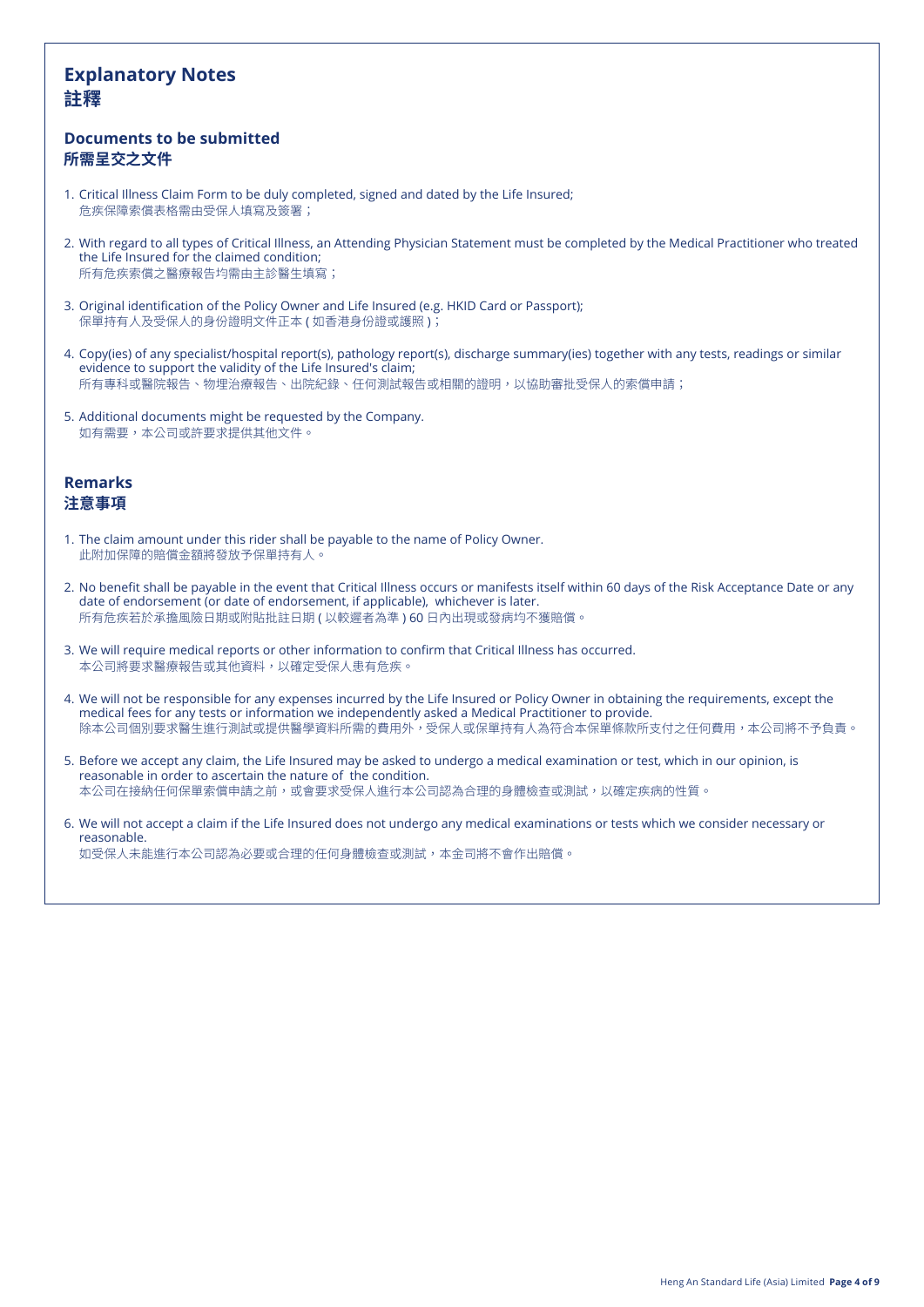#### **Personal Information Collection Statement 個人資料收集聲明**

1. Throughout this Personal Information Collection Statement (this "Statement" or "PIC Statement"), and the Foreign Tax Reporting and withholding Obligations Statement (the "Tax Obligations Statement"), certain words and phrases have defined meanings as follows: 本個人資料收集聲明「( 本聲明」或「個人資料收集聲明」) 及外地稅報呈報 / 稅務責任聲明「( 稅務責任聲明」) 中,若干詞彙的定義如下:

| "Company"<br>「公司」                  | means Heng An Standard Life (Asia) Limited;<br>指 恒安標準人壽 (亞洲) 有限公司;                                                                                                                                                                                                                                                                                                                                                                                                                                                                                                                                                                                                                                                             |
|------------------------------------|--------------------------------------------------------------------------------------------------------------------------------------------------------------------------------------------------------------------------------------------------------------------------------------------------------------------------------------------------------------------------------------------------------------------------------------------------------------------------------------------------------------------------------------------------------------------------------------------------------------------------------------------------------------------------------------------------------------------------------|
| "Company's affiliates"<br>「公司聯屬公司」 | means any of the Company's affiliates within the Company's group;<br>指 任何屬公司集團內的聯屬公司;                                                                                                                                                                                                                                                                                                                                                                                                                                                                                                                                                                                                                                          |
| "Company's group"<br>「公司集團」        | means Heng An Standard Life Insurance Company Limited registered in People's Republic of China (registered number 120000400008883)<br>having its registered office at 18F, Tower II, The Exchange, 189 Nanjing Road, Heping District, Tianjin, People's Republic of China, 300051<br>together with its subsidiaries (including but not limited to the Company), subsidiary undertakings and associated companies (whether<br>direct or indirect) from time to time and a "member of the Company's group" shall be construed accordingly;<br>指 根據公司法於中華人民共和國註冊的恒安標準人壽保險有限公司 (註冊編號為 120000400008883),註冊辦事處位於中國天津市和<br>平區南京路 189 號津滙廣場 2 座 18 層 ( 郵編 300051) 及其不時直接或間接擁有的子公司 ( 包括但不限於本公司 )、附屬公司與關聯公司,<br><b>「公司集團旗下公司」</b> 亦按此詮釋; |
| "Consenting Person"<br>「同意人士」      | means each of the following:<br>指 每位以下人士:                                                                                                                                                                                                                                                                                                                                                                                                                                                                                                                                                                                                                                                                                      |
|                                    | (a) the policy owner;<br>保單持有人;                                                                                                                                                                                                                                                                                                                                                                                                                                                                                                                                                                                                                                                                                                |
|                                    | (b) each person who has beneficial ownership of the Policy;<br>每位享有保單實益擁有權的人士;                                                                                                                                                                                                                                                                                                                                                                                                                                                                                                                                                                                                                                                 |
|                                    | each person who is entitled to access the Policy's value (for example, through withdrawal, surrender, policy claim, benefit payment<br>(C)<br>or otherwise), change a Beneficiary, or claim or receive a benefit payment or any person who is entitled to a future benefit under<br>the Policy, including without limitation any policy claimant, assignee and nominated Beneficiary under the Policy; and<br>有權透過提款、退保、保單索償、收取利益等方法取用保單價值,更改受益人,索取或接受收取利益的人士,或根據保單每位日後<br>享有收取利益權利的人士,包括但不限於任何保單索償人、單持承受人及訂明的受益人;及                                                                                                                                                                                                            |
|                                    | (d) each person who is entitled to receive a payment (such as a policy claimant, policy claimant and nominated Beneficiary)<br>when an obligation to make any payment under the Policy arises or becomes fixed.<br>當有責任根據保單付款或確定該責任時每位有權接受收取利益的人士 ( 包括保單索償人及指定的受益人 )。                                                                                                                                                                                                                                                                                                                                                                                                                                                          |
| 「合規責任」                             | "Compliance Obligations" means obligations of the Company or of any other members of the Company's group to comply with:<br>指 我們或公司集團任何成員須遵守以下規定的責任:                                                                                                                                                                                                                                                                                                                                                                                                                                                                                                                                                                           |
|                                    | (a) any applicable local or foreign law, ordinance, regulation, demand, guidance, rules, codes of practice, whether or not relating<br>to an intergovernmental agreement between the governments or regulatory authorities of two or more jurisdictions; and<br>任何適用的本地或外國法律、法令、規定、要求、指引、條例和守則而不論是否有關兩個或以上司法管轄區的政府之間或監管機構<br>之間的協議;及                                                                                                                                                                                                                                                                                                                                                                                           |
|                                    | (b) any agreement between the Company (or that of any other member of the Company's group, as the case may be) and any<br>government or taxation authority in any jurisdiction.<br>我們或公司集團其他成員 ( 視情況而定 ) 與任何司法管轄區的政府或稅務當局之間的協議。                                                                                                                                                                                                                                                                                                                                                                                                                                                                                                |
| "Customer"<br>「客戶」                 | means a person:<br>指                                                                                                                                                                                                                                                                                                                                                                                                                                                                                                                                                                                                                                                                                                           |
|                                    | (a) who is treated generally as a customer by the Company, whether the person is:<br>被公司一般當作客戶的人士,不論該人士為:                                                                                                                                                                                                                                                                                                                                                                                                                                                                                                                                                                                                                      |
|                                    | a policy owner, proposed policy owner, policy assignee, life insured, proposed life insured, party under a trust, payer of insurance<br>(i)<br>premium, beneficiary, payee of insurance benefits, or financial adviser in respect of a product or service of the Company; or<br>公司產品或服務下的保單持有人、準保單持有人、保單受讓人、受保人、準受保人,信託下的當事人,保費支付人、受益人、<br>保險金受款人或財務顧問;或                                                                                                                                                                                                                                                                                                                                                                       |
|                                    | (ii) a director, shareholder, officer, or manager of a corporate applicant for insurance or corporate policy owner in respect<br>of a product or service of the Company; and<br>正在申請或已是公司產品或服務的公司投保人或公司保單持有人之董事、股東、主管或經理;及                                                                                                                                                                                                                                                                                                                                                                                                                                                                                                     |
|                                    | (b) who has provided personal data to the Company and therefore became data subject of the Company;<br>曾向公司提供個人資料而成為我們資料當事人的人士;                                                                                                                                                                                                                                                                                                                                                                                                                                                                                                                                                                                                |
| "data subject"                     | means, in relation to personal data, the individual (not being a corporate person) who is the subject of the data, and all such                                                                                                                                                                                                                                                                                                                                                                                                                                                                                                                                                                                                |
| 「資料當事人」                            | individuals as a whole shall be referred to as "data subjects";<br>指 就個人資料而言,屬該資料的當事人的個人(並非法人),而所有該等個人統稱為「資料當事人」;;                                                                                                                                                                                                                                                                                                                                                                                                                                                                                                                                                                                                             |
| "Hong Kong"<br>「香港」                | means the Hong Kong Special Administrative Region of the People's Republic of China;<br>指 中華人民共和國香港特別行政區;                                                                                                                                                                                                                                                                                                                                                                                                                                                                                                                                                                                                                      |
| "PDPO"<br>「私隱條例」                   | means the Personal Data (Privacy) Ordinance, Chapter 486 of the Laws of Hong Kong;<br>指 香港法例第 486 章之《個人資料(私隱)條例》;                                                                                                                                                                                                                                                                                                                                                                                                                                                                                                                                                                                                              |
| "personal data"<br>「個人資料」          | means (as defined in the PDPO) any data:<br>指 於私隱條例中符合以下說明的任何資料:                                                                                                                                                                                                                                                                                                                                                                                                                                                                                                                                                                                                                                                               |
|                                    | (a) relating directly or indirectly to a living individual;<br>直接或間接與一名在世的個人有關的;                                                                                                                                                                                                                                                                                                                                                                                                                                                                                                                                                                                                                                               |
|                                    | (b) from which it is practicable for the identity of the individual to be directly or indirectly ascertained; and<br>從該資料直接或間接地確定有關的個人的身份是切實可行的;及                                                                                                                                                                                                                                                                                                                                                                                                                                                                                                                                                                              |
|                                    | (c) in a form in which access to or processing of the data is practicable.<br>該資料的存在形式令予以查閱及處理均是切實可行的。                                                                                                                                                                                                                                                                                                                                                                                                                                                                                                                                                                                                                         |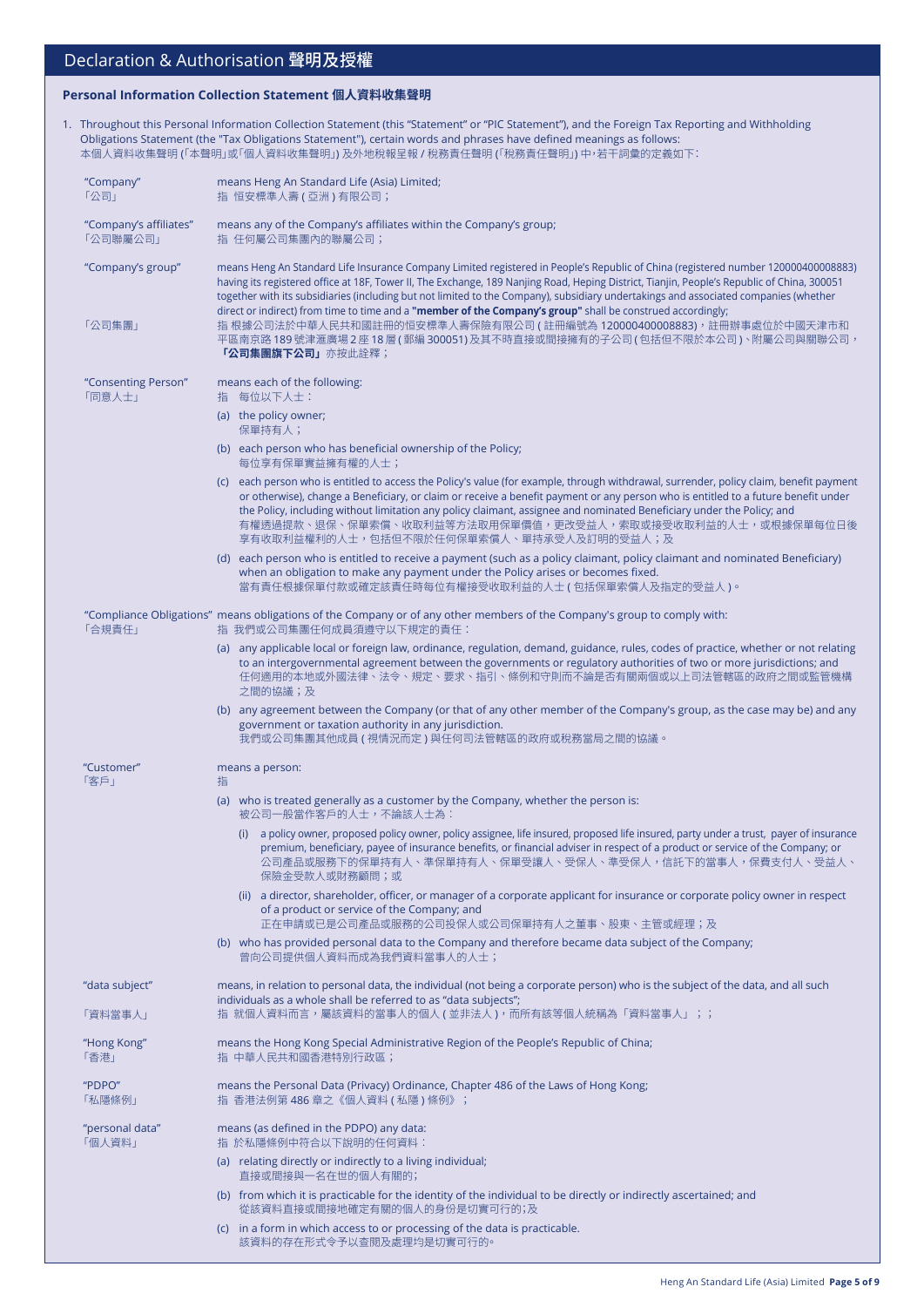|    |                  | "Personal Information"<br>「個人資料」                       | in respect of a Consenting Person, means:<br>有關同意人士的個人資料指:                                                                                                                                                                                                                                                                                                                                                                                                                                                                                                                             |
|----|------------------|--------------------------------------------------------|----------------------------------------------------------------------------------------------------------------------------------------------------------------------------------------------------------------------------------------------------------------------------------------------------------------------------------------------------------------------------------------------------------------------------------------------------------------------------------------------------------------------------------------------------------------------------------------|
|    |                  |                                                        | (a) where the Consenting Person is an individual, his/her full name, date and place of birth, residential address, mailing address,<br>contact information (including telephone number), and any taxpayer identification number, social security number,<br>citizenships, residency(ies) and tax residency(ies);<br>倘同意人士為個人,即其全名、出生日期及地點、居住地址、郵寄地址、聯絡資料 ( 包括電話號碼 ),及任何納稅人識別編號、社會                                                                                                                                                                                                      |
|    |                  |                                                        | 保障號碼、公民身分、居住地及稅務上的常駐國家;                                                                                                                                                                                                                                                                                                                                                                                                                                                                                                                                                                |
|    |                  |                                                        | (b) where the Consenting Person is a corporate/entity, its date and place of incorporation or formation, registered address, address of<br>place of business, tax identification number, tax status, tax residency, registered address, address of place of business or (if applicable)<br>such information as the Company may reasonably require regarding each of its substantial shareholders and controlling persons.<br>倘同意人士為公司 / 機構,即其註冊或成立日期及地點、註冊地址、營業地址、稅務識別編號、稅務狀況、稅務上的常駐國家或 ( 倘<br>適用 ) 我們合理要求的主要股東及控權人士資料。                                                                |
|    |                  | "Policy Information"                                   | means any information relating to the Policy including without limitation the Policy number, Policy balance or value, gross<br>receipts, withdrawals and payments from the Policy.                                                                                                                                                                                                                                                                                                                                                                                                     |
|    |                  | 「保單資料」                                                 | 指 有關保單的任何資料,包括但不限於保單編號、保單結餘或價值、總收入、從保單提取及支付的款項。                                                                                                                                                                                                                                                                                                                                                                                                                                                                                                                                        |
|    |                  | "Tax Information"<br>「稅務資料」                            | in respect of a Consenting Person, means:<br>有關同意人士的稅務資料指:                                                                                                                                                                                                                                                                                                                                                                                                                                                                                                                             |
|    |                  |                                                        | (a) any documentation or information (and accompanying statements, waivers and consents as the Company may from time to time<br>require or the Consenting Person may from time to time give) relating, directly or indirectly, to the tax status of the Consenting Person;<br>與同意人士稅務狀況直接或間接有關的文件或資料,以及我們不時要求或同意人士不時提供的隨附陳述、放棄及同意文件;                                                                                                                                                                                                                                                   |
|    |                  |                                                        | (b) Personal Information of the Consenting Person; and<br>同意人士的個人資料;及                                                                                                                                                                                                                                                                                                                                                                                                                                                                                                                  |
|    |                  |                                                        | (c) Policy Information.<br>保單資料。                                                                                                                                                                                                                                                                                                                                                                                                                                                                                                                                                       |
| 2. |                  |                                                        | Nothing in this Statement shall limit the right of Customers as a data subject under the PDPO.<br>本聲明並不局限客戶作為資料當事人根據私隱條例所享有的權利。                                                                                                                                                                                                                                                                                                                                                                                                                                                        |
| 3. |                  |                                                        | From time to time, personal data of Customers are (or will be) collected by or on behalf of the Company to enable it to carry on its day-to-day business<br>and to provide services to Customers. Failure to obtain personal data from Customers may result in the Company being unable to process an<br>insurance application or to provide after-sales services to the Customer.<br>為使公司能進行其日常業務及向客戶提供服務,客戶的個人資料會不時由公司收集或由他人代為收集。 <b>若公司未能向客戶取得個人資料,則便可能導致公司無法處</b>                                                                                                                  |
|    |                  | 理投保申請或無法向客戶提供售後服務。                                     |                                                                                                                                                                                                                                                                                                                                                                                                                                                                                                                                                                                        |
|    |                  | 個或多個目的:                                                | Personal data of Customers held by the Company will generally be kept confidential, but the Company may provide, disclose or transfer these personal<br>data to the following persons (whether they are in or outside Hong Kong) for one or more of the purposes set out in paragraph 5 below:<br>由公司持有的客户個人資料一般會被保密,惟公司有可能會向以下人士 ( 不論是在香港境内或境外 ) 提供、披露或轉交該等個人資料以便達到下文第 5 段中述及的一                                                                                                                                                                                                       |
|    |                  | 任何承保公司業務之任何部分的再保公司;                                    | (a) any reinsurance company to whom any part of the Company's business is ceded;                                                                                                                                                                                                                                                                                                                                                                                                                                                                                                       |
|    |                  | of any monies to or by the Customer;                   | (b) any financial institution or financial service provider who is in a position to process the payment of, or handle the payment instruction or authorization                                                                                                                                                                                                                                                                                                                                                                                                                         |
|    |                  |                                                        | 任何處於適當崗位可處理向客戶支付或收取款項,或可執行向客戶支付或收取款項之付款指示或授權的金融機構或金融服務機構;<br>(c) any healthcare service provider who is engaged to carry out medical assessment on the health of a Customer which will affect the Company's decision                                                                                                                                                                                                                                                                                                                                                                   |
|    |                  |                                                        | on processing an insurance application or a claim;<br>任何受聘負責檢驗客戶健康狀況而該檢驗結果會影響公司處理投保申請或索償決定的醫療服務機構;<br>(d) any professional adviser or service provider who is engaged to provide independent advice or service in a specialised area to the Company and/or                                                                                                                                                                                                                                                                                                                             |
|    |                  | the Company's affiliates;                              | 任何受聘向公司及 / 或公司聯屬公司提供獨立意見或專門範疇服務的專業顧問或服務機構;                                                                                                                                                                                                                                                                                                                                                                                                                                                                                                                                             |
|    |                  |                                                        | (e) any person in connection with any claims made by the Customer or otherwise involving the Customer in respect of any products and/or services<br>provided by the Company or the Company's affiliates, including any claims investigation agency;<br>任何就公司或公司聯屬公司產品及 / 或服務與客戶提出索償 ( 或以別的形式涉及客戶 ) 有關的人士,包括任何索償調查機構;                                                                                                                                                                                                                                                                   |
|    | (f)              |                                                        | any person to whom the Company and/or the Company's affiliates are under an obligation to make disclosure under any Compliance Obligations or the<br>requirements of any present or future laws, rules, regulations, codes, treaties or guidelines binding or enforceable on them, including any regulators,<br>government authorities, international organisations or alliances, courts, adjudicators, and/or any industry bodies, associations or federations;<br>任何公司及 / 或公司聯屬公司根據所須遵守的任何合規責任或現有或未來法例、規則、法規、守則、條約或指引而對其有披露責任的人士,包括任何監管機構、<br>政府部門、國際組織或聯盟、法院、裁判機構及 / 或任何行業團體、協會或聯會; |
|    |                  |                                                        | (g) any insurance intermediary authorised by the Company and/or the Company's affiliates to promote, sell, or provide after-sales services in relation to,<br>any of the products and services of the Company and/or the Company's affiliates;<br>任何獲公司及 / 或公司聯屬公司授權以進行推廣或銷售公司及 / 或公司聯屬公司任何產品及服務,或就有關產品及服務提供售後服務的保險中介機構;                                                                                                                                                                                                                                                               |
|    |                  |                                                        | (h) any actual or proposed assignee of the Customer's insurance policy issued by the Company and/or the Company's affiliates;<br>任何獲發公司及 / 或公司聯屬公司繕發保單的客戶之實際或準受讓人;                                                                                                                                                                                                                                                                                                                                                                                                                     |
|    | $\left(1\right)$ |                                                        | any actual or proposed purchaser of parts or all of the Company's business and/or those of the Company's group together with its advisers in the transaction;<br>任何公司及 / 或公司集團部分或全部業務的實際或準買家,及其交易顧問;                                                                                                                                                                                                                                                                                                                                                                                   |
|    | (i)              | 承包商或外界服務供應商;                                           | any agent, contractor or external service provider who is engaged to provide administrative, audit, data processing, document managing, mailing,<br>printing, payment, storage, technology, telecommunication, or other services to the Company and/or the Company's affiliates in connection with the<br>daily operation of their respective businesses;<br>任何受聘向公司及 / 或公司聯屬公司就其日常之營運提供行政、審計、資料處理、文檔管理、郵遞、印刷、付款、儲存、技術、電訊,或其他服務的代理商、                                                                                                                                                   |
|    |                  |                                                        | (k) any external service provider who is engaged to provide any service which will enhance or add value to the overall experience of the Customer in<br>enjoying the products and/or service of the Company and/or the Company's affiliates;<br>任何受聘向客戶提供讓其對公司及 / 或公司聯屬公司產品及 / 或服務更為滿意或享有提升服務的外界服務機構;                                                                                                                                                                                                                                                                                  |
|    | (I)              |                                                        | any research agent or service provider who is engaged to carry out any market surveys or studies;<br>任何受聘進行市場調查或研究的調查代理或服務供應商;                                                                                                                                                                                                                                                                                                                                                                                                                                                         |
|    |                  | (m) any of the Company's affiliates; and<br>任何公司聯屬公司;及 |                                                                                                                                                                                                                                                                                                                                                                                                                                                                                                                                                                                        |
|    |                  |                                                        |                                                                                                                                                                                                                                                                                                                                                                                                                                                                                                                                                                                        |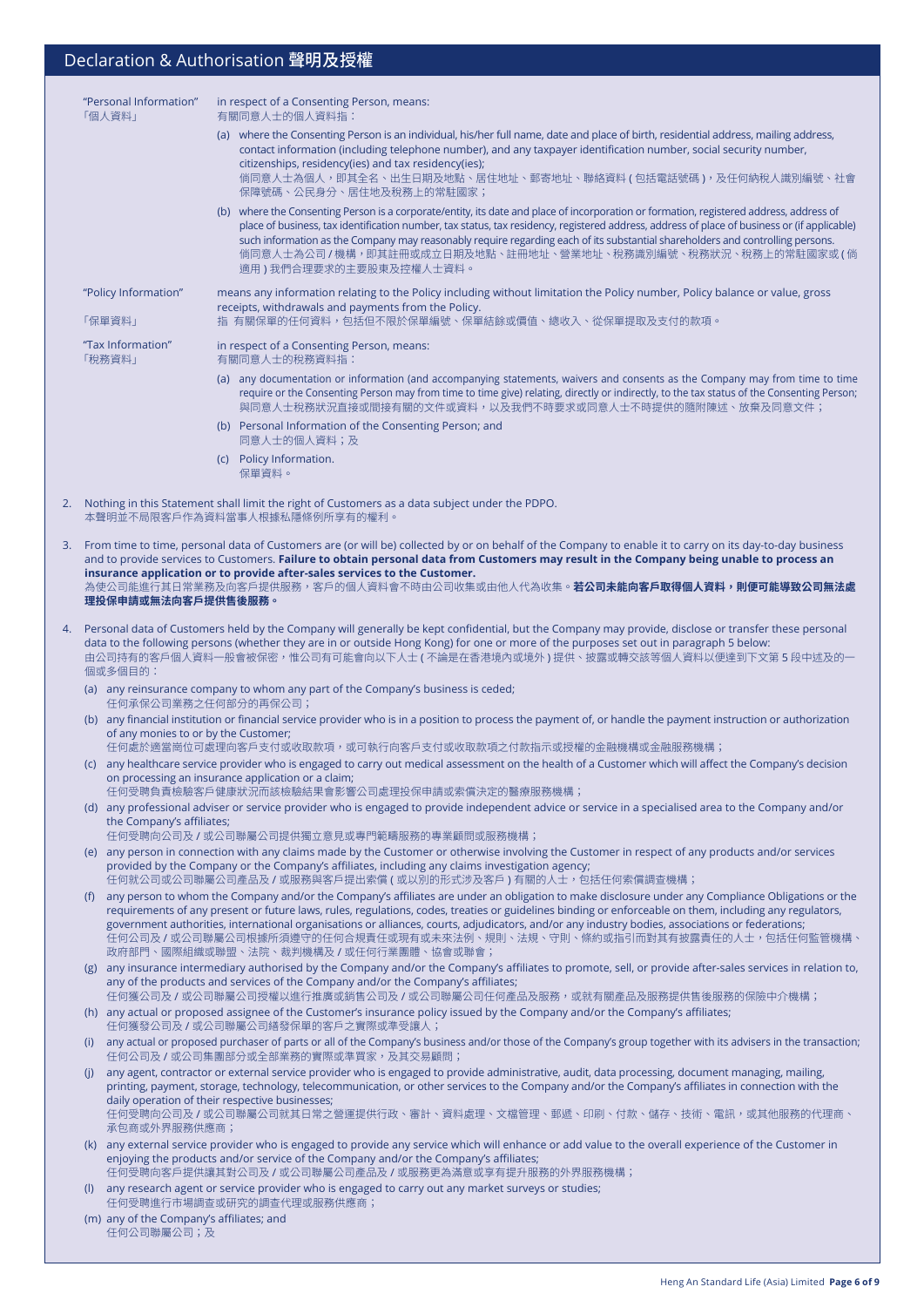- (n) any person described in paragraph 7(d) below for the purpose of direct marketing, in case the Customer has given consent for using personal data in relation to such purpose.
	- 任何在客戶同意讓其個人資料被用作直接促銷用途的前題下,於下文第 7(d) 段所述的人士。
- 5. The purpose(s) for which the personal data of Customers may be used will vary depending on the circumstances and their context of collection, but the purposes perceived by the Company will include the following: 客戶個人資料的用途會因不同情況及收集的背景有異,惟公司屬意的用途將包括:
	- (a) to offer a quotation for insurance to a Customer, and to assess, evaluate (including the merits and/or suitability of a product or service to a Customer), process, approve and/or underwrite an insurance application, a claim and/or service request from a Customer arising from the application or thereafter; 提供投保報價予客戶,以及評估、衡量 ( 包括產品及 / 或服務是否有利於及 / 或適合客戶)、處理、批准及 / 或受理客戶的投保申請、索償及 / 或源於客戶投保 申請或其後的服務要求;
	- (b) to provide subsequent or ongoing services to a Customer in relation to an insurance application or policy; 提供有關投保申請或保單的跟進或持續服務予客戶;
	- (c) to carry out matching procedures as defined in the PDPO; 執行私隱條例中界定的核對程序;
	- (d) to carry out credit assessments on Customers whose credit worthiness is under regular or special review; 進行客戶信用評估,不論該評估為定期或特別審查;
	- (e) to carry out surveys for gathering Customer opinion and/or statistical analysis on Customer's behavior or mentality; 進行調查以收集客戶意見及 / 或作出客戶行為或心態的統計分析;
	- (f) to process a payment or a Customer's payment instructions and/or direct debit authorisations; 處理付款或執行客戶的付款指示及 / 或直接付款授權;
	- (g) to determine any amount of indebtedness owing to or from a Customer; 確定欠付客戶或客戶欠付的任何款項;
	- (h) to verify a Customer's identity in accordance with any compliance procedures, including those intended to combat terrorist financing, fraud and/or money laundering, or otherwise for the purpose of ensuring the Company Group's Compliance with the Compliance Obligations; 按任何合規程序驗證客戶的身份,包括旨在打擊恐怖活動融資、欺詐及 / 或洗黑錢活動的程序或在其他情況下用以確保公司集團導守合規責任;
	- (i) to maintain an update database of personal data of Customers;
	- 設立及更新客戶個人資料的數據庫; (j) to facilitate research or design of insurance or other related financial services and/or products which may be suitable for Customers; 促進研究或設計可能適合客戶的保險或其他相關金融服務及 / 或產品;
	- (k) to enforce a Customer's obligations in respect of an insurance application or policy;
	- 執行客戶在投保申請或保單下的責任; (l) to enable an actual or proposed assignee of the Customer's insurance policy, or an actual or proposed purchaser of the Company's business, to evaluate the transaction intended to be the subject of the assignment or purchase;
		- 協助客戶保單的實際或準受讓人或公司業務的實際或準買家,以評估在有關轉讓或買賣交易下的事宜;
	- (m) to fulfill the disclosure requirements of any Compliance Obligations, laws, legislation, regulations, codes or guidelines as may in present or future and from time to time be applicable to the Company and/or the persons as listed in paragraph 4 above to whom the Company had transferred personal data of the Customer; 遵守現時或將來不時適用於公司及 / 或上文第 4 段所列從公司手上取得客戶個人資料之人士的任何合規責任、法例、法規、規章、守則或指引底下的披露規定;
	- (n) to enable the Company to carry on its normal business and day-to-day operations and to meet its liquidity and solvency requirements according to law; 。<br>令公司能繼續經營其正常業務及日常運作,以及符合有關法例對流動資金及償付能力的規定;
	- (o) to procure any service which will enhance or add value to a Customer's enjoyment of the products and/or service of the Company and/or the Company's affiliates; 取得任何讓客戶對公司及 / 或公司聯屬公司產品及 / 或服務更為滿意或享有額外價值的服務;
	- (p) to exercise the Company's rights as more particularly provided in the insurance policy, including the right of subrogation; 行使公司在保單中列明的權利,包括代位權;
	- (q) to comply with any obligations, requirements, policies, procedures, directives, or guidelines in respect of sharing data and information within the Company's group and/or any other use of data and information in accordance with group-wide compliance procedures; and/or 遵守公司集團內對共享數據與資料,及 / 或根據集團通用的合規程序將數據與資料用作其他用途的相關責任、規定、政策、程序、指令或指引;及 / 或
	- (r) to market the service, product and/or subject as further described in paragraph 7 below. 推廣下文第 7 段所詳述的服務、產品及 / 或事項。

6. Under the laws, regulations and international agreements for the implementation of automatic exchange of financial account information ("AEOI") and the U.S. Foreign Account Tax Compliance Act ("FATCA"), financial institutions are required to identify account holders (including certain policy owners and beneficiaries) and controlling persons of certain entity policyholders who are reportable foreign tax residents and report their Tax Information (including but not limited to their name, address, jurisdiction(s) of tax residence, tax identification number in that jurisdiction(s), account balance and income information) to the local tax authority where the financial institution operates or directly to the U.S. Internal Revenue Service. The local tax authority will provide this information to the tax authority of the reportable foreign tax resident's country of tax residence on a regular, annual basis. without limiting the generality of this Personal Information Collection Statement, the Company will use the Tax Information for the purposes of AEOI and FATCA. The Tax Information may be transmitted by the Company to the Hong Kong Inland Revenue Department or any other relevant domestic or foreign tax authority for transfer to the tax authority of another jurisdiction. The Tax Information may be transmitted by the Company to the U.S. Internal Revenue Service. 根據實施的自動交換財務帳戶資料 (「自動交換資料」) 和美國海外帳戶稅收合規法案 (「合規法案」) 的法律、法規及國際協定,財務機構須辨別具有須申報外國稅 務居民身份的帳戶持有人 ( 包括某些帳戶持有人及保單受益人 ) 和某些實體保單持有人的控權人,並向財務機構營運當地的稅務部門或直接向美國國稅局申報其稅

務資料 ( 包括但不限於姓名、地址、稅務居住地、該稅務居住地的稅務編號、帳戶結餘及收入資料 )。當地稅務部門將每年定期將上述資料交予須申報外國稅務居民 所屬稅務居住地的相關稅務部門。在不限制個人資料收集聲明下,本公司會將收集的稅務資料用於自動交換資料及合規法案。本公司會將稅務資料傳遞給香港稅務 局或其他本地或海外稅務部門用於轉交其他司法管轄區的稅務部門。本公司亦可能將稅務資料轉交給美國國稅局。

#### **7. Use of Personal Data in Direct Marketing 使用個人資料作直接促銷用途**

The Company intends to use the personal data of Customers for direct marketing purpose and the Company requires their consent (including an indication of no objection) for the purpose. In this connection:

公司擬使用客戶個人資料作直接促銷用途,惟公司的該用途須取得客戶同意 ( 包括其表示不反對 )。就此,請留意:

- (a) the name, contact details (including telephone numbers, mailing addresses and email addresses), gender, date of birth, transaction pattern or behavior, financial background, and demographic data (collectively, "Selected Personal Data") being held by the Company may from time to time be used in direct marketing; and 公司所持有客戶的姓名、聯絡資料 ( 包括電話號碼、郵寄地址及電郵地址 )、性別、出生日期、交易模式及行為、經濟背景及人口統計數據 ( 統稱「選定個人 資料」) 可被不時用作直接促銷用途;及
- (b) information delivered by post, electronic mails, SMS, telephone calls, and/or other means of communication may be used by the Company in achieving its direct marketing purpose; and

公司可透過以郵寄、電郵、短訊、電話及/或其他通訊方式轉遞的資料以達到其直接促銷用途;及

(c) the classes of service, product and subject in relation to the Company's direct marketing may include: 有關公司作直接促銷的服務、產品及項目可包括: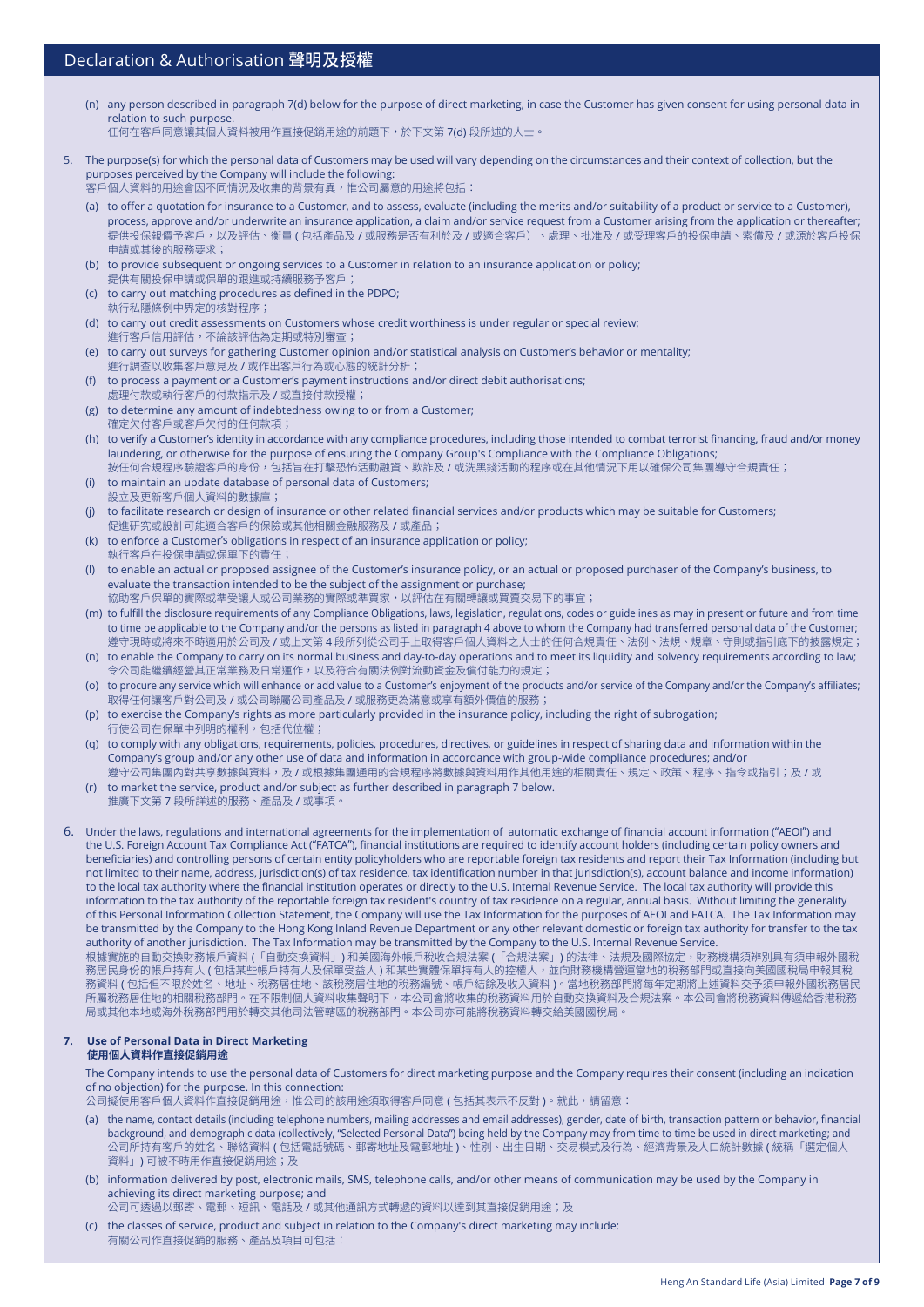- (i) insurance, investment, financial planning, asset and wealth management and related services and/or products;
- 保險、投資、財務策劃、資產和財富管理及相關服務及 / 或產品;
- (ii) lucky draw, games, media event and/or seminar; and 抽獎、遊戲、傳媒活動及 / 或講座;及
- (iii) reward, loyalty, privilege and/or special-offer programs; 獎勵、長期客戶、優惠及 / 或特惠計劃;
- (d) the classes of service, product and subject described above may be provided or solicited by the Company and/or: 上述服務、產品及項目可能由公司及 / 或下述各方提供或取得:
	- (i) any of the Company's affiliates;
	- 任何公司聯屬公司;
	- (ii) third party financial institutions, investment firms, investment advisers and investment service providers; and 第三方金融機構、投資行、投資顧問及投資服務機構;及
	- (iii) third party providers of reward, loyalty, privilege and/or special-offer programs; 獎勵、長期客戶、優惠及 / 或特惠計劃的第三方提供者;
- (e) in addition to marketing the classes of service, product and subject described above for and by itself, the Company also intends to provide the Selected Personal Data of Customers to all or any of the persons described in paragraph 7(d) above for use by them in marketing those classes of service, product and subject, and the Company requires the consent of those Customers (including an indication of no objection by them) for such purpose; and 除為自己或靠自己直接促銷上述服務、產品及項目外,公司亦擬提供選定個人資料予上文 7(d) 段所述之全部或任何人士用於其促銷該等服務、產品及項目上, 惟公司須取得該等客戶的同意 (包括其表示不反對);及
- (f) if a Customer does not wish to allow the Company to use or provide to other persons any of his/her Selected Personal Data for direct **marketing purpose, the Customer can exercise his/her right of objection and notify the Company. 客戶如欲拒絕公司使用,或提供選定個人資料予其他人士使用作直接促銷,可行使反對權並通知公司。**
- 8. Under and in accordance with the PDPO, a data subject has the following rights: 根據私隱條例,資料當事人有權:
	- (a) to check whether the Company holds data relating to him/her and access to such data; 查證公司是否持有其資料及查閱有關資料;
	- (b) to require the Company to correct any data relating to him/her which is inaccurate; and 要求公司改正有關其本人不準確的任何資料;及
	- (c) to ascertain the Company's policies and practices in relation to personal data and to be informed of the kind of personal data held by the Company; and 查閱公司有關個人資料的政策及實際程序,以及了解公司所持個人資料的種類;及
	- (d) to request the Company not to use his/her data for direct marketing purpose and the Company must then cease the use for that purpose without charge. 免費要求公司不得就直接營銷目的使用其資料,以及公司隨後必須停止就該用途使用其資料
- 9. In accordance with the PDPO, the Company has the right to charge a reasonable fee for processing any data access request. 根據私隱條例,公司有權就處理任何查閱資料的要求收取合理費用。
- 10. The requests described above may be made in writing to the Data Protection Officer, Heng An Standard Life (Asia) Limited, 12/F, Lincoln House, Taikoo Place, 979 King's Road, Quarry Bay, Hong Kong. 上述要求可以書面形式郵寄予恒安標準人壽 ( 亞洲 ) 有限公司之資料保護主任,地址為香港鰂魚涌英皇道 979 號太古坊林肯大廈 12 樓。
- **11. Foreign Tax Reporting and Withholding Obligations Statement ("Tax Obligations Statement") 外地稅務呈報 / 稅務責任聲明 (「稅務責任聲明」)**
	- (a) Provision of information
		- 提供資料
		- (i) I/we agree to provide the Company with the Personal Information of myself/ourselves and, where reasonably required by the Company, of any other Consenting Person in such manner, in such form and within such time, as the Company may from time to time require. 本人 / 吾等同意向公司提供本人 / 吾等的個人資料,亦會應公司的合理要求,按公司不時要求的方式、形式及時間向公司提供其他同意人士的個人資料。
		- (ii) where there is any change or addition to the Personal Information of myself, and, where applicable, any other Consenting Person, I/we agree to update the Company promptly (and in any event no later than 31 days of the change or addition) of the change or addition. 倘本人 / 吾等及任何同意人士 ( 倘適用 ) 的個人資料有任何更改或增加,本人 / 吾等同意當有更改或增加會盡快 ( 無論如何不遲於更改或增加後的 31 天 ) 通知公司有關的更改或增加。
		- (iii) I/we agree that I/we shall, and, where applicable, shall procure such other Consenting Person(s) to, complete and sign such documents and do such things, as the Company may reasonably require from time to time for the purposes of ensuring the Company's compliance with the Compliance Obligations. 本人 / 吾等同意會應公司不時合理的要求,自行及 ( 倘適用 ) 促使有關的其他同意人士填妥及簽署有關文件及辦理有關事宜,以確保公司遵守合規責任。
		- (iv) I/we agree that the Company may directly require any other Consenting Persons to provide or confirm accuracy of their Personal Information without involving me/us if the Company reasonably considers it to be appropriate.

本人 / 吾等同意,倘公司有理由認為恰當,可毋須通過本人 / 吾等直接要求其他同意人士提供其個人資料或確認個人資料是否準確。

(b) Disclosure of information

資料披露

- (i) I/we agree that the Company and/or any other members of the Company's group may disclose the Tax Information of myself/ourselves and any other Consenting Person(s) to any government or tax authority in any jurisdiction for the purpose of ensuring compliance with Compliance Obligations (including but not limited to obligations under the laws, regulations and international agreements for the implementation of automatic exchange of financial account information ("AEOI") and the U.S. Foreign Account Tax Compliance Act ("FATCA")) on the part of the Company or on the part of the Company's group. 本人 / 吾等同意公司及 / 或公司集團任何成員可向任何司法管轄區的政府或稅務當局披露本人 / 吾等及任何同意人士的稅務資料,以確保公司或公司集團 遵守合規責任 ( 包括但不限於任何實施的自動交換財務帳戶資料 (「自動交換資料」) 和美國海外帳戶稅收合規法案 (「合規法案」) 的法律、法規及國際協 定 )。
- (ii) I/we hereby waive, and, where reasonably required by the Company, agree to procure any other Consenting Person(s) to waive, any applicable restrictions which would otherwise hinder the ability of the Company and/or any other members of the Company's group to disclose Tax Information in the manner as described in this paragraph 11(b) of the Tax Obligations Statement (or in the relevant policy provision relating to foreign tax reporting and withholding obligations). 本人 / 吾等謹此放棄並 ( 倘公司合理要求 ) 同意促使其他同意人士放棄可能妨礙公司及 / 或 [ 公司集團 ] 其他成員按稅務責任聲明第 11(b) 段 ( 或有關外地 稅務呈報或稅務責任的相關保單條文 ) 所述方式披露稅務資料的任何相關限制。
- (iii) I/we agree that the Company may directly require any other Consenting Person to agree to the disclosure as described in this paragraph 11(b) of the Tax Obligations Statement (or in the relevant policy provision relating to foreign tax reporting and withholding obligations) and/or waive any otherwise applicable restrictions on such disclosure, if the Company reasonably considers appropriate. 本人 / 吾等同意,倘公司有理由認為恰當,可毋須通過本人 / 吾等直接要求其他同意人士同意按稅務責任聲明第 11(b) 段 ( 或有關外地稅務呈報或稅務責 任的相關保單條文 ) 所述作出披露及 / 或放棄相關披露的相關限制。
- (c) Failure to Provide Information 無法提供資料